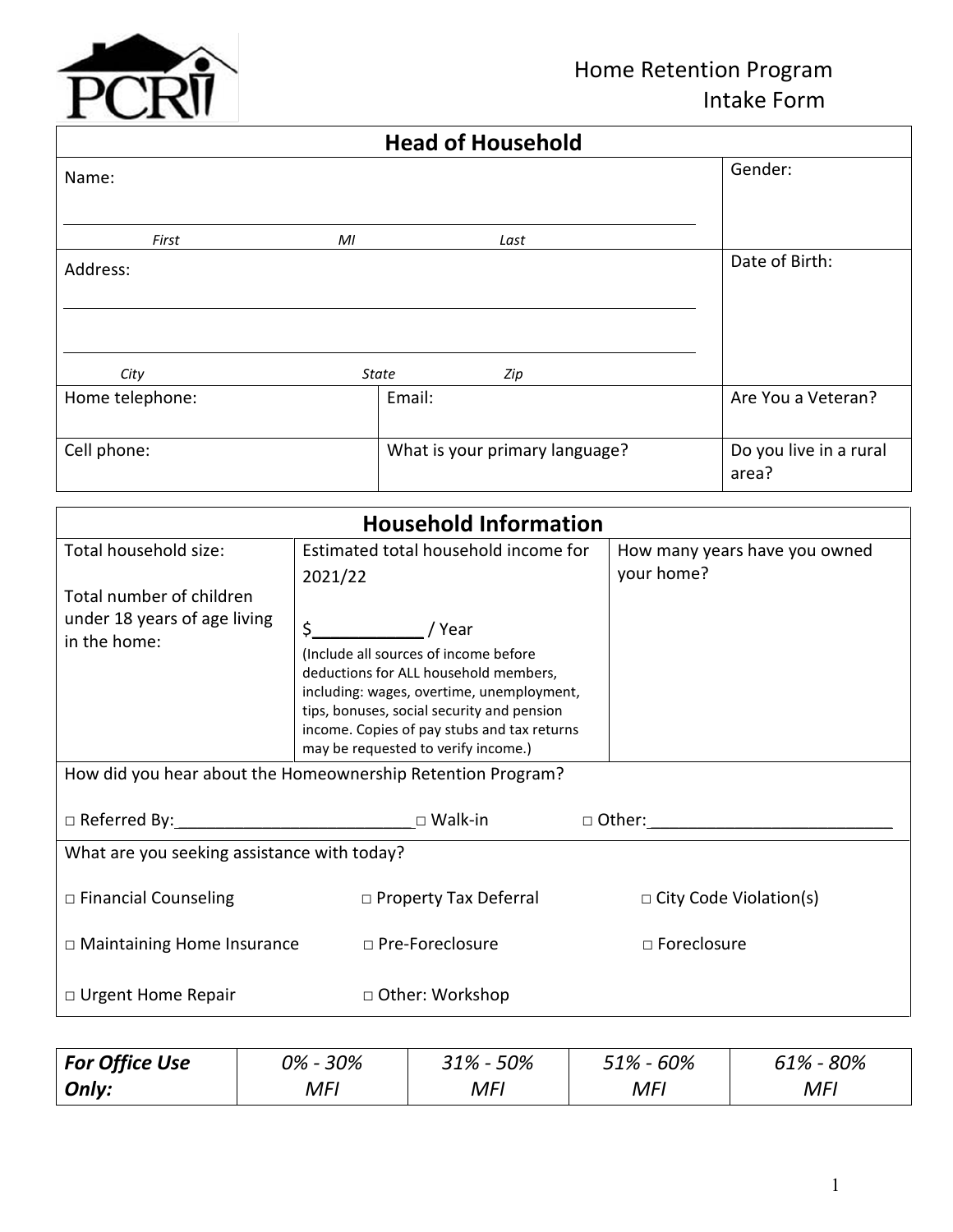

|                                                                                  | <b>Self-Identification</b>              |  |  |  |
|----------------------------------------------------------------------------------|-----------------------------------------|--|--|--|
| Program funding requires us to ask for HUD defined racial and ethnic             |                                         |  |  |  |
| identification. Please understand these are defined by the government and not by |                                         |  |  |  |
| our communities. Please mark all that apply to you.                              |                                         |  |  |  |
| $\Box$ Black/African American                                                    | $\Box$ Asian                            |  |  |  |
| $\Box$ Native American/Alaska Native                                             | $\Box$ Native Hawaiian/Pacific Islander |  |  |  |
| $\Box$ Asian American                                                            | $\Box$ White                            |  |  |  |
| $\Box$ African                                                                   | $\Box$ Other:                           |  |  |  |
| $\Box$ First Nations                                                             |                                         |  |  |  |
| $\Box$ Latino(a)/Hispanic/Chicano(a)                                             |                                         |  |  |  |
|                                                                                  |                                         |  |  |  |
|                                                                                  |                                         |  |  |  |
|                                                                                  |                                         |  |  |  |

| Do you have medical insurance? $\Box$ Yes $\Box$ No                |  |
|--------------------------------------------------------------------|--|
| If yes, which type? $\Box$ Medicare $\Box$ Medicaid $\Box$ Private |  |
| If No, would you like assistance with applying for insurance?      |  |

| <b>Client Signature:</b>    | Date: |
|-----------------------------|-------|
|                             |       |
|                             |       |
|                             |       |
| <b>Counselor Signature:</b> | Date: |

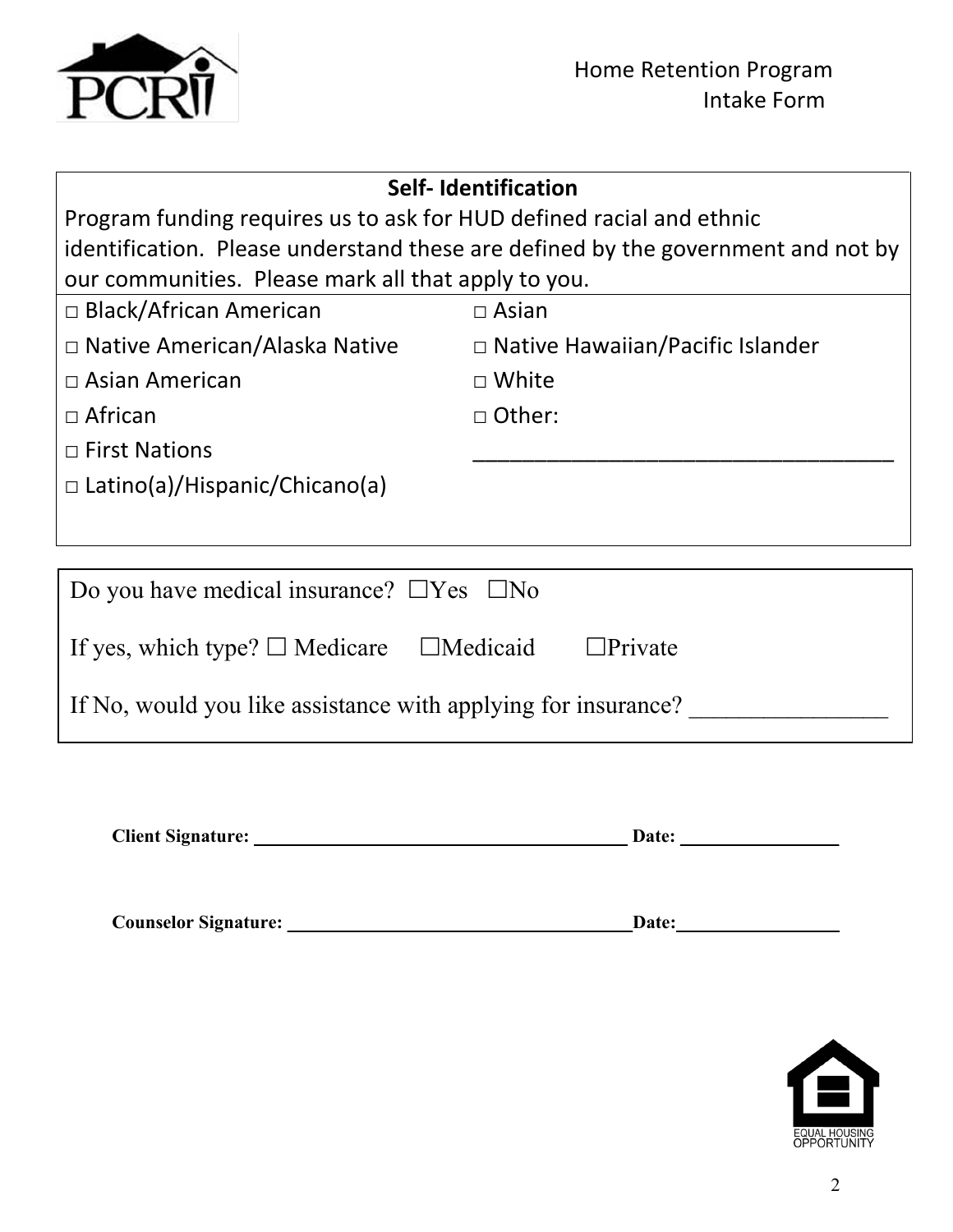

Intake Form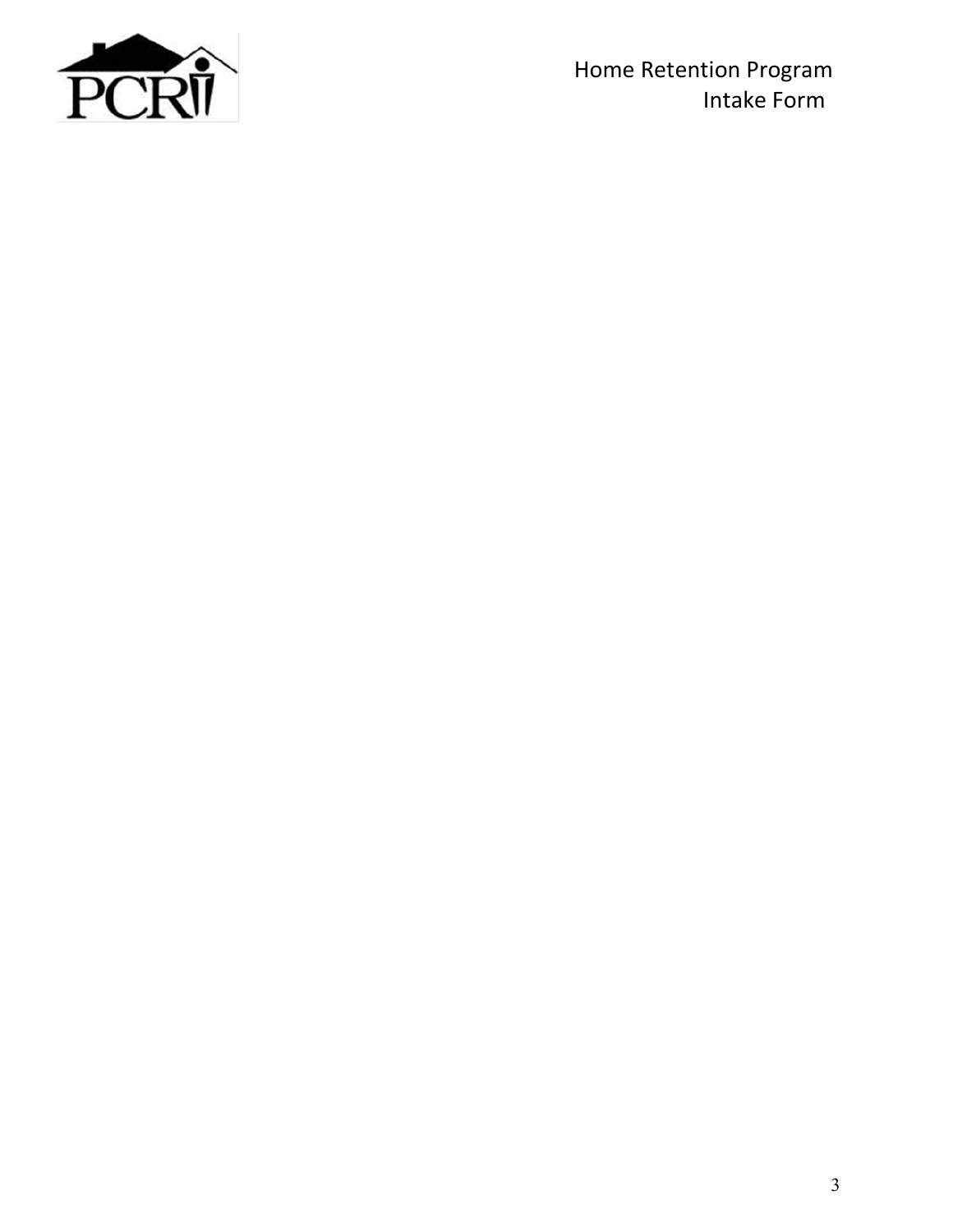

| <b>Home Ownership Status</b>                                              |                                                                                                  |       |  |
|---------------------------------------------------------------------------|--------------------------------------------------------------------------------------------------|-------|--|
| 1. Have you received a notice of default? If yes, when?                   |                                                                                                  |       |  |
| 2. Do you have a foreclosure sale date? If yes, when?                     |                                                                                                  |       |  |
| 3. What type of loan do you have?                                         |                                                                                                  |       |  |
| $\Box$ FHA $\Box$ VA $\Box$ Conventional $\Box$ Other:                    |                                                                                                  |       |  |
|                                                                           | 4. Are you current on your mortgage? If no, how many months behind are you?                      |       |  |
| 5. Who is your mortgage servicer? What is your current interest rate?     |                                                                                                  |       |  |
|                                                                           | 6. What is your mortgage payment? Does it include property taxes/insurance? If no, list amounts: |       |  |
| 7. Do you have a reverse mortgage? If yes, who is the trustee?            |                                                                                                  |       |  |
| 8.                                                                        | Do you have any liens or judgments against the property? Please describe.                        |       |  |
| 9. Are you current on your property taxes? If no, list amount in arrears: |                                                                                                  |       |  |
| 10. Do you have homeowner's insurance?                                    |                                                                                                  |       |  |
| 11. Do you have any outstanding code violations? If yes, list amount:     |                                                                                                  |       |  |
| 12. What do you currently owe on your home.                               |                                                                                                  |       |  |
| <b>Service Point Client ID:</b>                                           | <b>Counselor:</b>                                                                                | Date: |  |
| <b>CounselorMax Client ID:</b>                                            |                                                                                                  |       |  |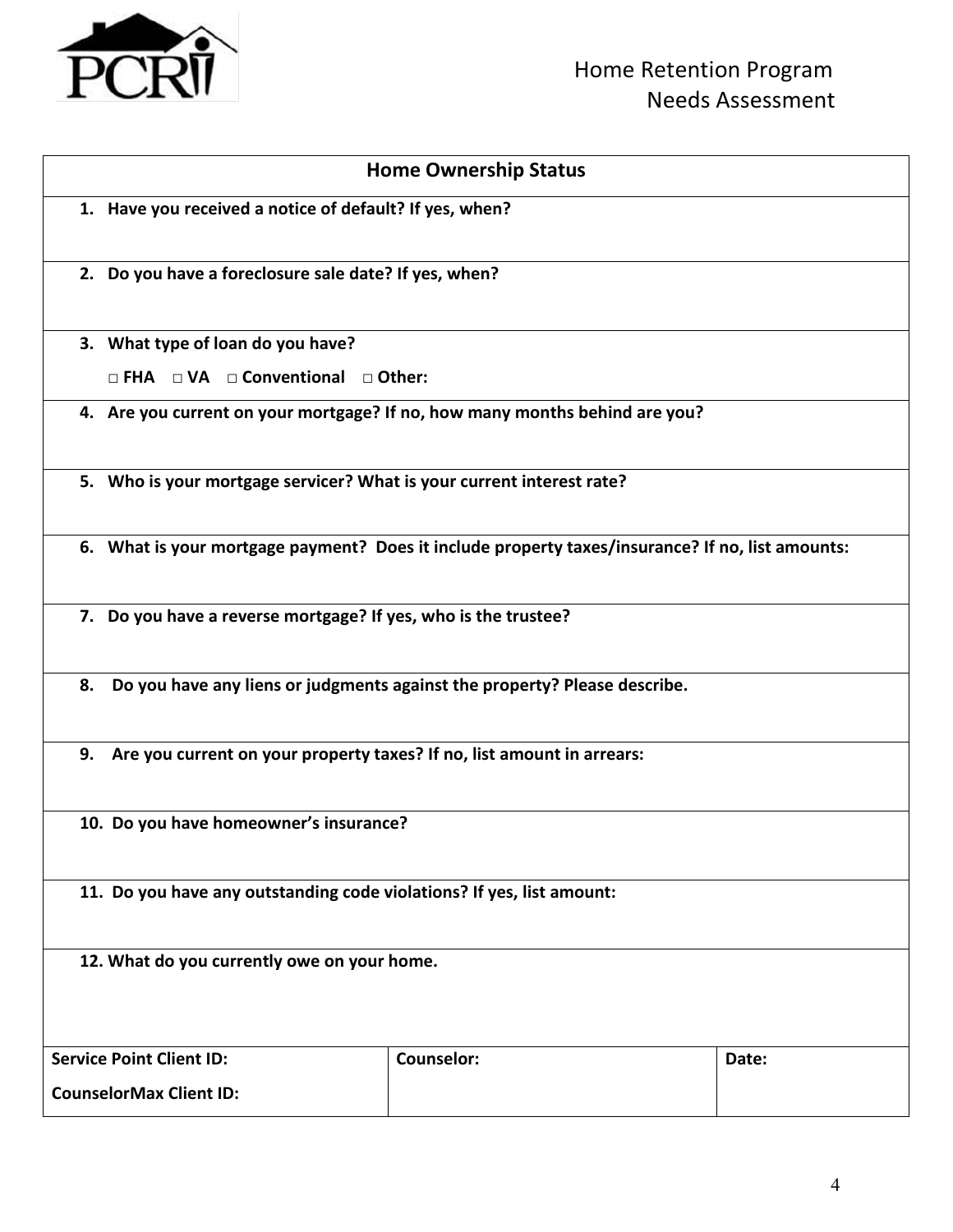

## **Homeownership Retention Program Home Repair Information**

PCRI provides free home repair assistance, comprehensive home assessment, and informational workshops. Home repair services are limited by cost of repairs, availability of funding, and demand for services.

### **Eligibility**

- Homeowner must be 55 or older
- Home must be in City of Portland
- Home must demonstrate need for repairs
- Home must be a single-family residence and primary dwelling (owners of multiple properties are not eligible)
- Household must meet income eligibility requirements:
	- o Gross household income at 80% or below the area median family income
	- $\circ$  Income will be calculated for all household members over 18 years of age. Copies of pay stubs and tax returns may be requested to verify income.
- Homeowners must demonstrate that the following items are current or will be made current upon completion of the repair:
	- o Mortgage Loan Payment (if applicable)
	- o Homeowners Insurance
	- o Property Taxes

### **2021 Multnomah County Income Limits**

| 1-Person | 2-Person | 3 <sup>-</sup> Person | 4-Person | 5-Person | 6-Person | 7-Person | 8-Person  |
|----------|----------|-----------------------|----------|----------|----------|----------|-----------|
| Family   | Family   | Family                | Family   | Family   | Family   | Family   | Family    |
| \$54,150 | \$61,900 | \$69,650              | \$77.350 | \$83,550 | \$89,750 | \$95.950 | \$102.150 |

### **Home Repairs**

PCRI provides financial assistance for urgent home repairs. Eligible repairs include health and safety items that could affect the well-being of the occupant(s):

- Plumbing repairs (broken toilets, sinks, and leaks)
- Replacement or repairs to faucets and fixtures
- Electrical/mechanical repairs (switches, outlets, lights, thermostats, fluorescent fixtures)
- Repairs to stairs, handrails, and porches
- Water heater repair or replacement, air conditioner or evaporative cooler repair or replacement
- Repair to flooring/ceiling due to water damage
- Roof Referrals
- Installation of locks and deadbolts
- Repairs to main water lines
- **Ineligible items include**: routine maintenance, cosmetic repairs, landscaping, tree trimming or fence repairs (unless a safety hazard exists), remodel work, and painting.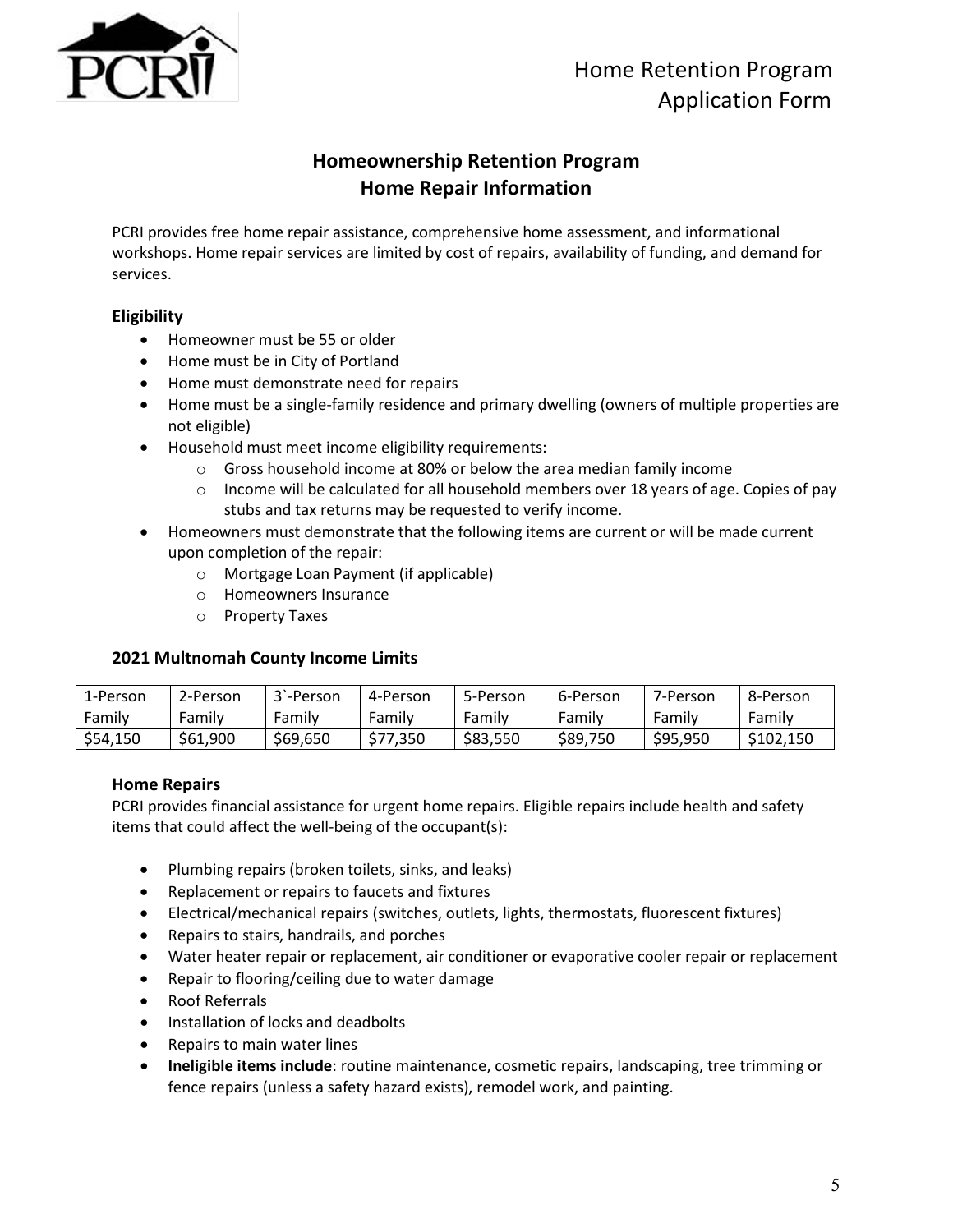

| <b>SECTION 1 - HOUSEHOLD INFORMATION</b> |               |      |  |
|------------------------------------------|---------------|------|--|
| <b>Full Name of Homeowner:</b>           |               | AGE: |  |
|                                          |               |      |  |
| Full Name of Spouse/Co-Owner:            |               | AGE: |  |
| Property Address:                        |               |      |  |
| City:                                    | Zip Code:     |      |  |
| Number of Years at this Address:         |               |      |  |
| Home Phone #:                            | Cell Phone #: |      |  |
|                                          |               |      |  |

**SECTION 2 – SPECIAL NEEDS** Is anyone in the home disabled?  $\Box$  Yes  $\Box$  No If YES, please describe below:

Do you or any of the applicants require interpretation? □ Yes □ No If YES, in what language:

| <b>SECTION 3 - HOUSEHOLD INCOME</b>                                   |           |                           |                                       |                                       |                                                            |
|-----------------------------------------------------------------------|-----------|---------------------------|---------------------------------------|---------------------------------------|------------------------------------------------------------|
| Please indicate the gross<br>monthly income figure for<br>each member | Homeowner | Spouse/<br>$Co-$<br>Owner | Household<br>Member<br>with<br>Income | Household<br>Member<br>with<br>Income | Non-Household<br>Member listed on<br><b>Property Title</b> |
| Wages/Salary                                                          | \$        | \$                        | \$                                    | \$                                    | \$                                                         |
| Net Business Income                                                   | \$        | \$                        | \$                                    | \$                                    | \$                                                         |
| Unemployment/Disability/WC                                            | \$        | \$                        | \$                                    | \$                                    | \$                                                         |
| <b>Social Security Benefit</b>                                        | \$        | \$                        | \$                                    | \$                                    | \$                                                         |
| Disability/SSI                                                        | \$        | \$                        | \$                                    | \$                                    | \$                                                         |
| Retirement/Pension                                                    | \$        | \$                        | \$                                    | \$                                    | \$                                                         |
| Alimony/Child Support                                                 | \$        | \$                        | \$                                    | \$                                    | \$                                                         |
| <b>Foster Parent income</b>                                           | \$        | \$                        | \$                                    | \$                                    | \$                                                         |
| Military/Veteran Pay                                                  | \$        | \$                        | \$                                    | \$                                    | \$                                                         |
| Other                                                                 | \$        | \$                        | \$                                    | \$                                    | \$                                                         |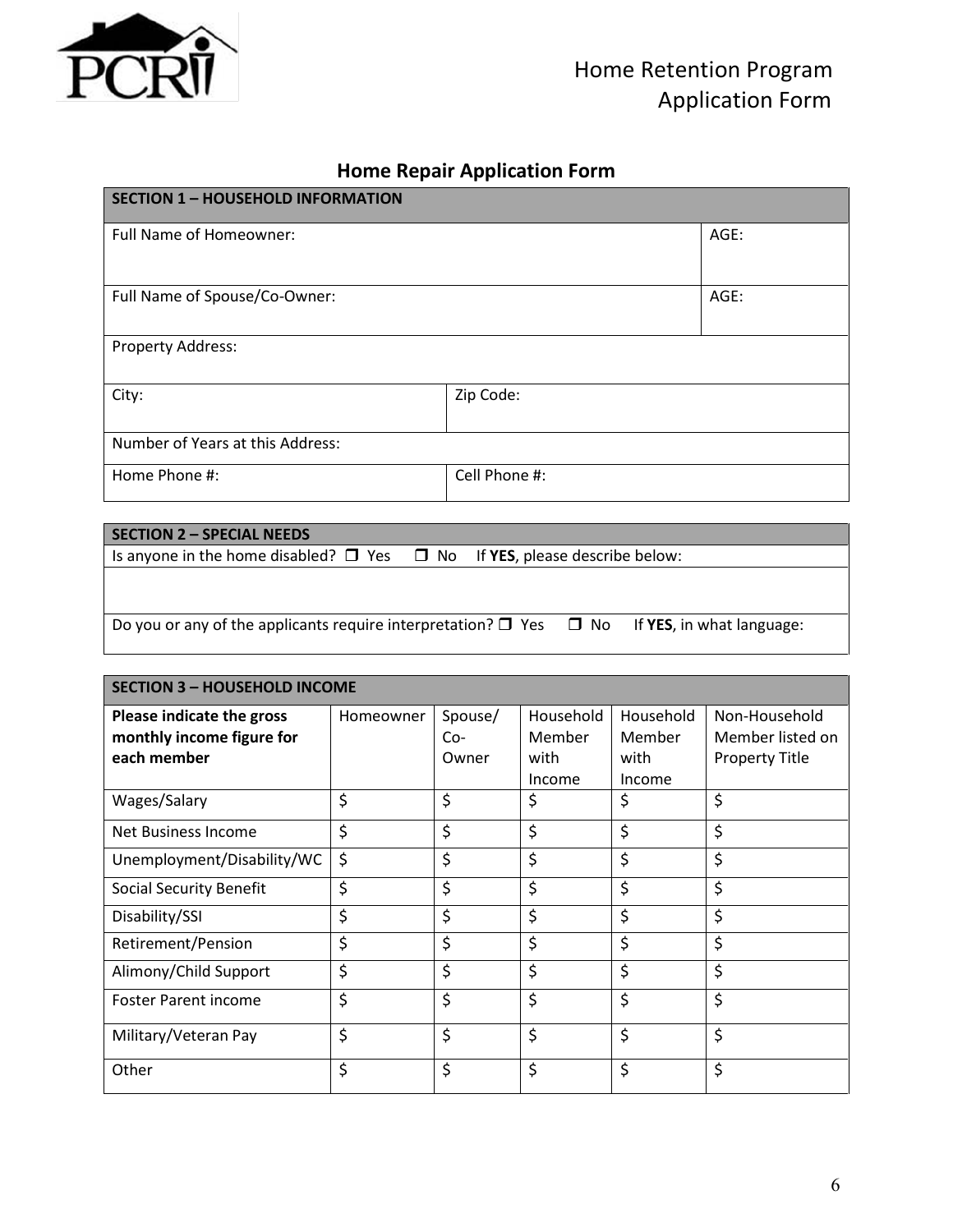

| <b>SECTION 4 - REQUESTED REPAIRS</b>                                                                                                           |                                                                                                   |  |  |  |  |
|------------------------------------------------------------------------------------------------------------------------------------------------|---------------------------------------------------------------------------------------------------|--|--|--|--|
| Briefly describe the type of repairs needed on your home. Attach a separate sheet of paper if you                                              |                                                                                                   |  |  |  |  |
|                                                                                                                                                | need additional space. Please understand that items listed below will be considered but the final |  |  |  |  |
| decision regarding repairs provided is at the discretion of PCRI.                                                                              |                                                                                                   |  |  |  |  |
| <b>AREA OF NEED</b>                                                                                                                            | <b>DESCRIPTION OF REPAIR NEED</b>                                                                 |  |  |  |  |
| Accessibility Modifications: Example: Wheelchair<br>ramp, bathroom grab bars, accessible shower stall,<br>etc.                                 |                                                                                                   |  |  |  |  |
| Carpentry repairs: Describe problems with doors,<br>floors, porches, steps, walls, ceilings, etc. Indicate<br>places where repairs are needed. |                                                                                                   |  |  |  |  |
| Electrical repairs: List rooms where wall outlets,<br>switches and light fixtures do not work.                                                 |                                                                                                   |  |  |  |  |
| Plumbing repairs: Describe sink, tub or toilet leaks,<br>etc.                                                                                  |                                                                                                   |  |  |  |  |
| Roofing Repairs: Identify where roof leaks.                                                                                                    |                                                                                                   |  |  |  |  |
| Painting: List all interior and exterior painting<br>requirements.                                                                             |                                                                                                   |  |  |  |  |
| Doors and Windows: Describe repairs required,<br>including locks, glass, and frames and weather-<br>stripping.                                 |                                                                                                   |  |  |  |  |
| General Cleaning: Indicate if there is cleaning<br>and/or trash removal required. Identify if yard<br>work is necessary.                       |                                                                                                   |  |  |  |  |
| Other: Identify other repairs requested but not<br>listed above.                                                                               |                                                                                                   |  |  |  |  |

### **SECTION 5 – SHARING APPLICANT INFORMATION**

PCRI has partnerships with other nonprofit organizations that can provide free or low-cost home repair/energy efficiency information/services to low income families.

May we share your contact information and/or any application details with them?

□ Yes, I consent

□ No, I do not consent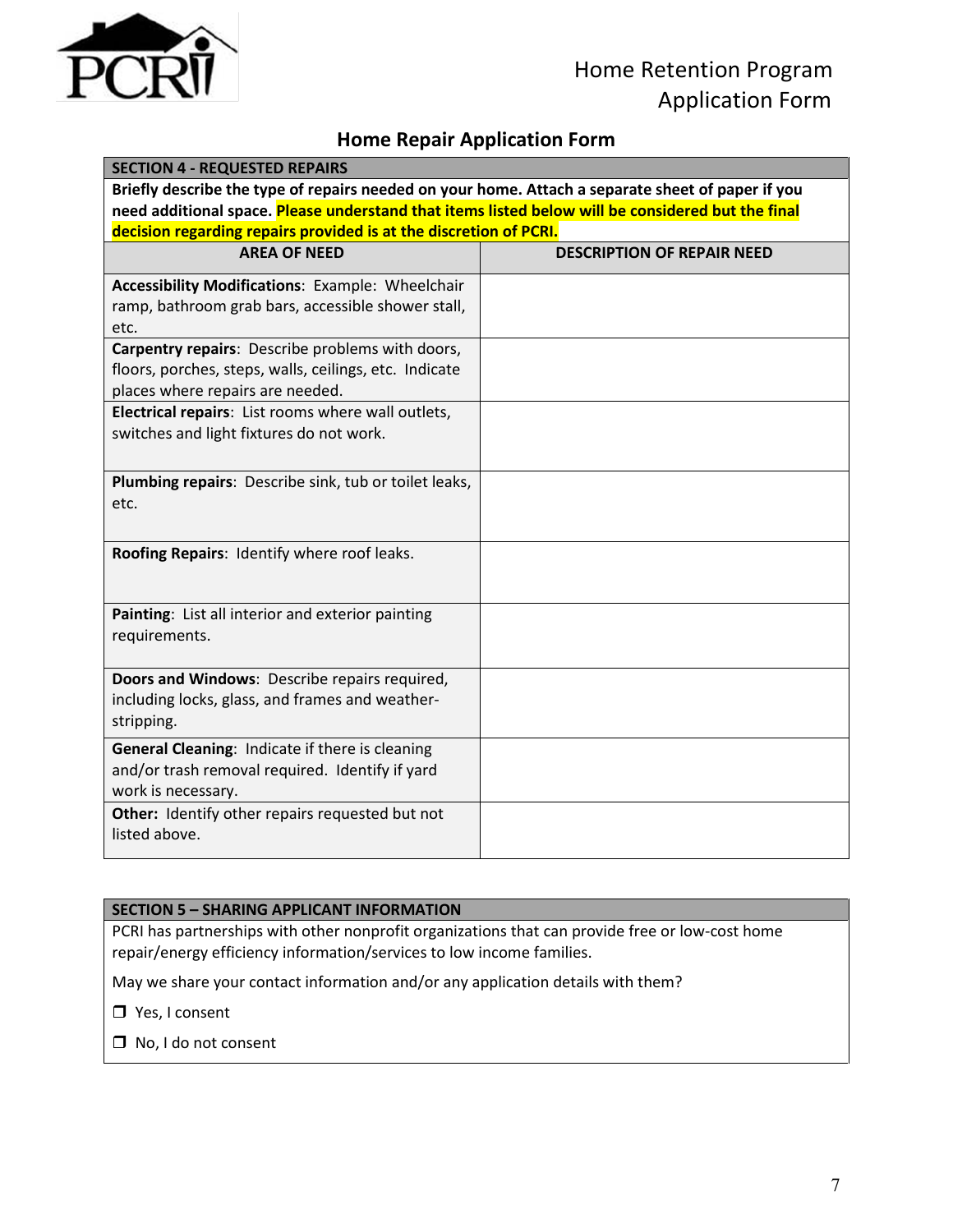

#### **SECTION 5 – APPLICANT AGREEMENT**

| • I/We certify that the information on this application is true and accurate and that I /we |
|---------------------------------------------------------------------------------------------|
| own the property at the address given on this application.                                  |

- I/We agree that if PCRI selects my/our home to be repaired, photos of the applicant(s), household members and/or the home may be taken and a bio/summary about the applicant(s) and/or project may be written and shared with the general public or utilized for public relations, promotional or program development purposes
- I/we understand that the PCRI is a nonprofit with limited resources and cannot afford to provide or guarantee assistance for each applicant. Consequently, I/we agree that PCRI, its staff, whether voluntary or compensated, and its board of directors will not be liable in any way or otherwise be held responsible by me/us or anyone acting on my/our behalf in connection with my/our application for PCRI or any claims of any nature associated herewith.

| Signature of Homeowner                  | Date |
|-----------------------------------------|------|
|                                         |      |
|                                         |      |
|                                         |      |
|                                         |      |
| Signature of Spouse and/or Co-Homeowner | Date |
|                                         |      |
|                                         |      |
|                                         |      |
|                                         |      |
|                                         |      |

### **Send completed applications to:**

### **Portland Community Reinvestment Initiatives, Inc. (PCRI)**

### **6329 NE MLK, Jr. Blvd. Portland, OR 97211**

| <b>FOR OFFICE USE ONLY</b> |                                              |  |
|----------------------------|----------------------------------------------|--|
| <b>DATE RECEIVED:</b>      | $%$ MFI:                                     |  |
| <b>APPROVED:</b>           | <b>CITY CODE VIOLATION:</b>                  |  |
| $\Box$ Yes $\Box$ No Date: | $\Box$ Yes $\Box$ No                         |  |
| <b>LEAD INFO GIVEN:</b>    | <b>ENVIRON. REVIEW APPROVED (CDBG ONLY):</b> |  |
| $\Box$ Yes $\Box$ No Date: | $\Box$ Yes $\Box$ No Date:                   |  |